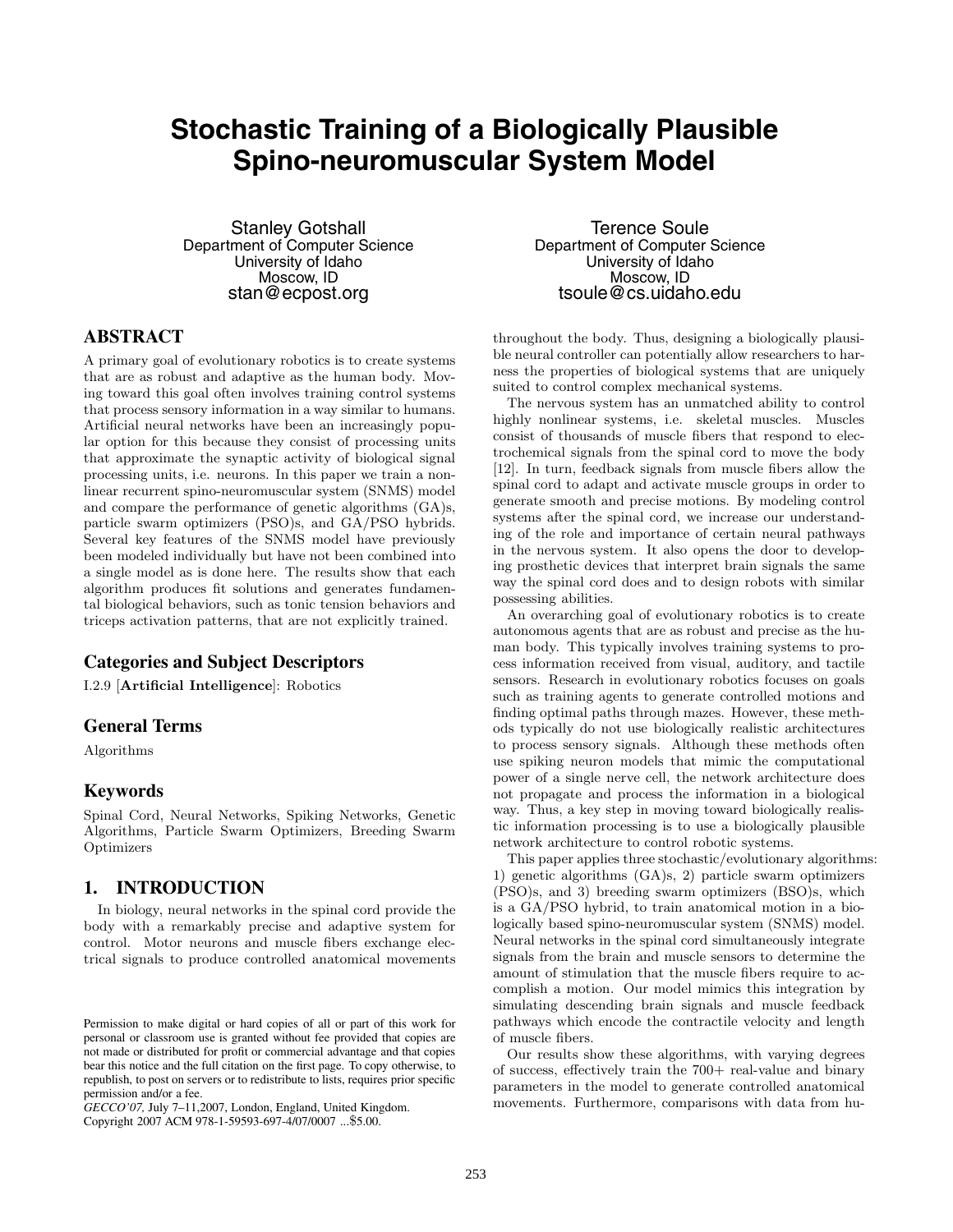man subjects show that the training process produces key biological control mechanisms that are not explicitly trained.

# **2. BACKGROUND AND PREVIOUS WORK**

Artificial neural networks use individual processing units, neurons, to mimic the processing power of the nervous system. Traditional connectionist neural networks consist of neurons that compute static functions of their inputs [6, 16, 24] which, in the biological sense, represents an activity level (i.e. frequency) for that neuron. Networks consisting of these neurons are effective for many applications such as classification, prediction, and control systems. However, as our understanding of the nervous system increases, more biologically realistic neuron models have emerged, i.e. spiking neurons. Spiking neurons more accurately model the temporal dynamics of biological neurons. Thus, networks of spiking neurons can more accurately approximate the signal processing abilities of neural networks in the brain or spinal cord.

Although spiking neural networks are uniquely suited for biological applications, researchers also use them for various types of problems commonly solved with traditional neural networks [9, 18]. Furthermore, spiking neurons are computationally more powerful than traditional neurons [15]. Thus, practitioners can construct small networks of spiking neurons to accomplish the same task as a traditional network of greater size. This is done in the hope that the smaller number of synaptic weights will ease the training process.

However, training spiking neural networks requires innovative techniques. Traditional feed-forward neural networks are trainable via back-propagation or Hebbian learning. Unfortunately, these training techniques cannot accommodate the temporal characteristics of spiking neural networks. Fortunately, researchers are developing a new generation of neural network training techniques. Instead of training numeric input-output patterns, these methods use mathematical methods to train temporal spiking patterns [13, 19]. These techniques are useful in pattern recognition and control system problems, but only when the objective is to train a known input/output spiking pattern. However, in some problems the patterns needed to solve the problem are not known. This is often the case when the task of a neural network is to control a mechanical system because the goal is typically quantified in terms of a desired motion and not a particular network output pattern. These scenarios need a new training approach that does not depend on practitioners knowing the input/output patterns a priori.

Thus, our goal is to use stochastic algorithms to train a spiking neural network, and other parameters in the system, to control a biologically plausible neuromuscular model of an arm. This approach lets the user specify the quality of potential solutions in terms of error from a target motion. This way the practitioner does not need to know the specifics of the network's output patterns required to produce the desired motions.

# **3. MODELS**

Each of the following sub-sections describe key components of the SNMS model. The arm consists of two groups of muscle fibers corresponding to the biceps and triceps. Each muscle fiber is controlled by semi-independent neural subnets. Information about the state of the muscle fibers is fed



**Figure 1: The joint has a movable lower limb with center of mass indicated by mg. The parameters of the joint model are listed in Table 1.**

back into its muscle's subnets to allow for adaptive behaviors in the system. The timestep for all model components is 0.01 seconds.

## **3.1 Joint Model**

The joint model used in our experiments (Figure 1) has a single frictionless degree of freedom. The motion of the forearm is dependant on contractions by either muscle and the force of gravity. Furthermore, rotational springs are encountered at  $\pi$ -2.4 and  $\pi$ -0.4 radians to model resistance to over-contraction and hyperextension, respectively, in the human arm. The connections of the muscles are shown as I<sup>1</sup> and I<sup>2</sup> in Figure 1 and the movable section of the limb is modeled as a uniform cylinder. The parameters of the joint are shown in Table 1.

| Movable Limb Radius     | $0.2$ meters    |
|-------------------------|-----------------|
| Movable Limb Mass       | $0.6\;{\rm kg}$ |
| Timestep                | $0.01$ seconds  |
|                         | $0.08$ meters   |
| $\Box$                  | $0.8$ meters    |
| L3                      | $0.08$ meters   |
|                         | $0.72$ meters   |
| Spring Constant         |                 |
| Spring Damping Constant |                 |

**Table 1: Joint model parameters**

# **3.2 Muscle Model**

The Hill model [2, 8, 11] is commonly used to simulate skeletal muscle systems and their nonlinearities. We use the second canonical, functionally equivalent, form of the Hill model because this form is easiest to apply to multiple muscle fibers acting in parallel with one another [17]. Our implementation of each muscle has six independently triggerable muscle fibers connected to a common tendon. Each muscle fiber receives a binary signal from its alpha-motoneuron  $(\alpha$ -MN) and contracts according to the Hill equations. A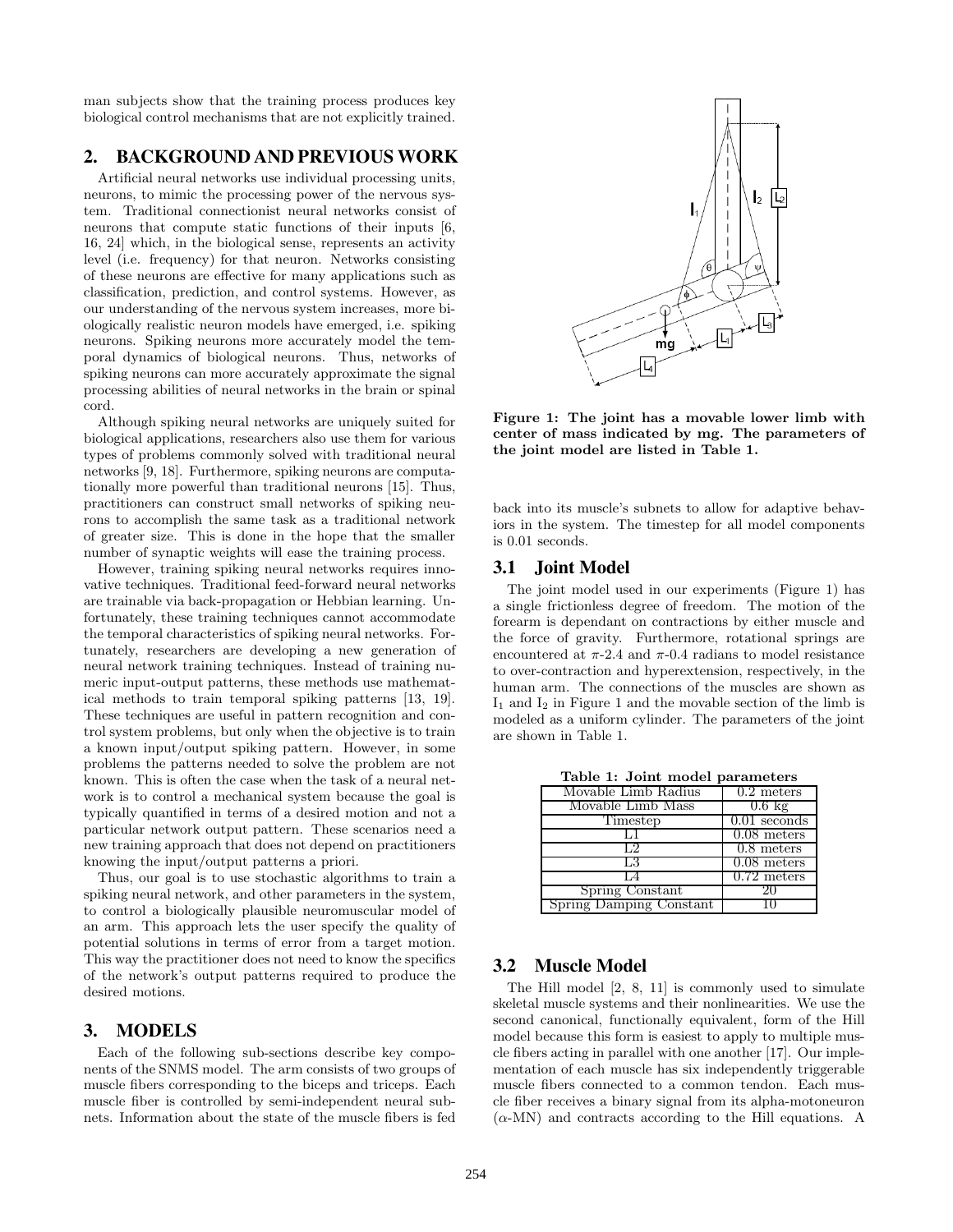muscle fiber contracts during a given timestep if its  $\alpha$ -MN is active and relaxes otherwise. The tendon component of the model stretches and shortens depending on the activity of each muscle fiber. The muscles connect to the upper portion of the arm and to the forearm near the joint as indicated in Figure 1.

The Hill model is organized into four mechanical components: the 1) contractile element, 2) damping element, 3) serial elastic components (SEC)s, and the 4) parallel elastic component (PEC). This form of the Hill model depicts the muscle fibers as the "serial" elastic component and the tendon as the "parallel" elastic component. This model also generalizes to represent many motor units where a motor unit is comprised of a single motoneuron and all the muscle fibers it innervates<sup>1</sup>. The SEC models the elastic properties of muscle fibers in a motor unit while the PEC models the elasticity of a single tendon. The contractile element models the contraction and relaxation of muscle fibers and the damping element models the coupling between the rate of muscle contraction and fiber tension.

#### **3.3 Neuron Model: Integrate-and-Fire**

Each neuron in the network is an integrate-and-fire (IF) spiking neuron with time constant  $\tau_0=0.05$  seconds [4, 10, 21]. Over time an IF neuron receives input signals from presynaptic neurons which increase the neuron's potential. In the absence of input, the potential decays exponentially. However, if a volley of input signals causes the neuron's potential to exceed its threshold, the neuron fires and sends a signal to all its postsynaptic neurons. After a neuron fires it enters a refractory period of a single timestep during which it cannot build up any potential. This is commonly referred to as the absolute refractory period [12]. With this refractory period, each neuron can have a maximum frequency of 50 Hz which is within the range of biological firing rates for regular spiking neurons [22]. After the refractory period, the neuron can build potential and fire again. The IF neuron is modeled with

$$
s(t + \Delta t) = \begin{cases} (1 - \frac{\Delta t}{\tau_0})s(t) + \frac{\Delta t}{\tau_0} \sum_n \omega_n x_n, & s(t) < 1\\ 0, & s(t) \ge 1 \end{cases}
$$
 (1)

and

$$
y(t) = \begin{cases} 1, & s(t) \ge 1 \\ 0, & s(t) < 1 \end{cases}
$$
 (2)

where the functions  $s(t)$  and  $y(t)$  are the neuron's electric potential and output, respectively, at time  $t$ . The summation in Equation 1 represents the sum of synaptic inputs multiplied by their respective weights.

## **3.4 Neural Network**

Our neural network model is designed to incorporate what are believed to be the key control pathways in the SNMS, including the group Ia and group II afferent pathways, the Ia inhibitory interneurons, and Renshaw cell inhibition (Figure 2). The system's neural network consists of 180 IF neurons



**Figure 2: This figure shows a single neural subnet with descending neural pathways to the spinal neurons for one agonist motor unit. The group Ia and group II afferent structures are mathematical proxies for the overall effect of extrafusal and intrafusal fibers on the spindle nerve endings [12]. This subnet is repeated five times for the remaining agonist motor units and six times for the six antagonist motor units.**

with  $700+$  synaptic connections and is composed of twelve subnets, one for each of the twelve muscle fibers in the biceps and triceps. The subnets have identical topologies and receive independent descending inputs (Figure 2). The individual subnets contain chains of neuron clusters which model individual descending pathways to the spinal neurons. The agonist muscle refers to the muscle fiber innervated by the  $\alpha$ -MN and antagonist refers to fibers in the opposing muscle. The input to a given subnet is implemented as three synchronous unipolar inputs.

In biology, it is difficult for a simple chain of neurons to propagate a signal because a relatively high input frequency is needed for each neuron in order to fire. Even with a high input frequency to a simple chain, the firing frequency of each successive neuron decreases significantly unless the synaptic weights are arbitrarily large. It is more likely that these pathways are organized as groups of neurons where information is passed from one group to the next. This architecture is known as a synfire chain. Each descending node in Figure 2 is implemented as a synfire node [1, 23, 25], where each synfire node is a collection of three IF neurons that are fully connected to the preceding node and following node. The use of synfire nodes allows signals to propagate without this attenuation and also allows for complex variations in descending signal patterns.

After neuronal signals propagate from the brain and down the spinal cord, they synapse on the  $\alpha$ -MN which activates skeletal muscle fibers. When activated, the  $\alpha$ -MN sends a signal to muscle fibers causing them to contract and shorten which moves the associated joint. Furthermore, like many artificial nonlinear control systems, the spinal cord has an inhibitory feedback mechanism, the Renshaw cells. These cells are thought to modulate and control the  $\alpha$ -MN's rate of discharge to produce controlled motions [3]. The connections of the  $\alpha$ -MN and Renshaw cell are shown in Figure 2. Each Renshaw cell has inhibitory synaptic links to all six  $\alpha$ -MNs in its muscle's network.

<sup>&</sup>lt;sup>1</sup>In this paper, each group consisting of one contractile element, one damping element, and one serial elastic component will be called a motor unit where an entire muscle consists of six motor units. Biologically, a motor unit also includes the innervating  $\alpha$ -MN.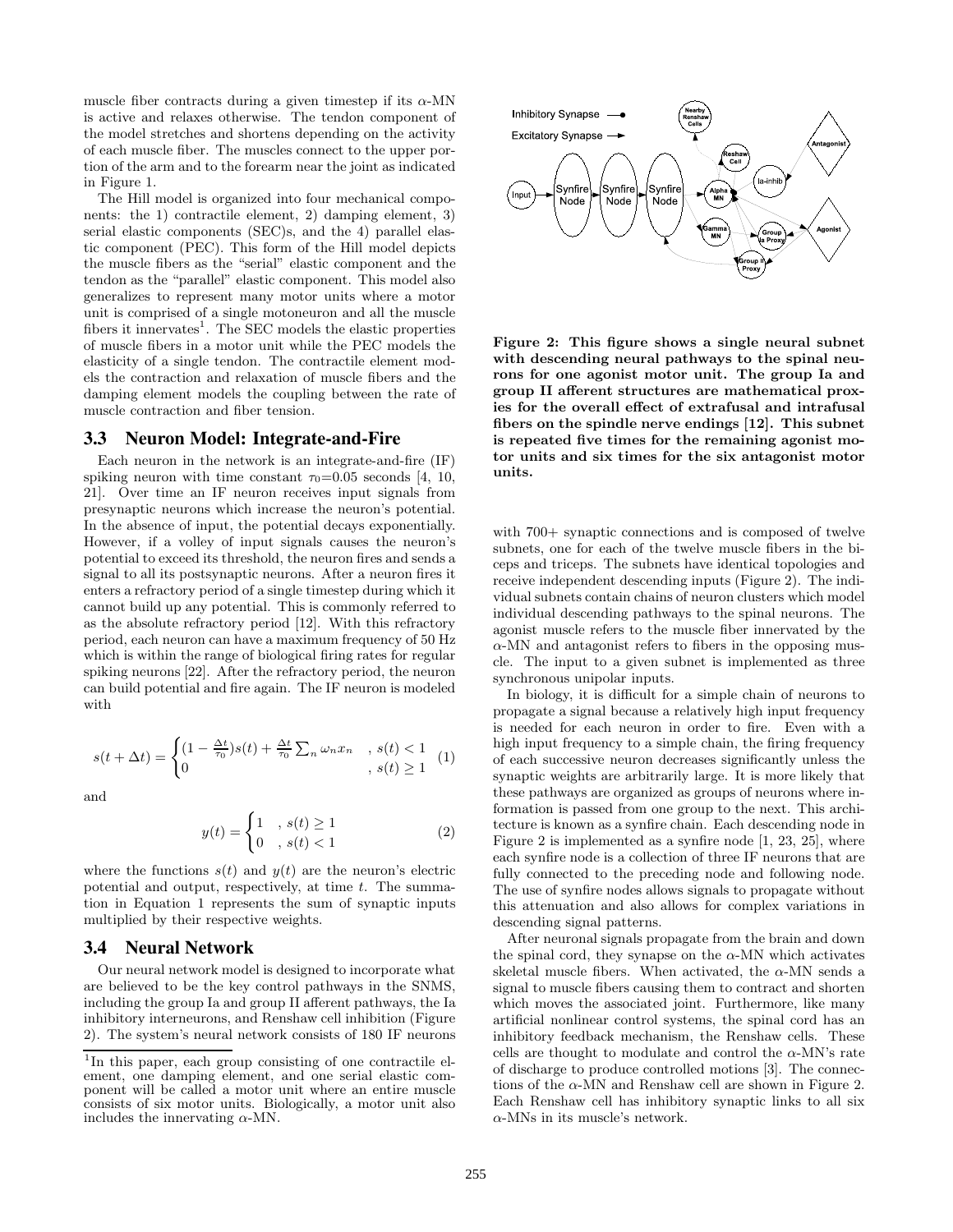The spinal cord also has feedback systems to receive state information from muscle fibers. The most prominent types of feedback in skeletal muscles are the primary (group Ia) and secondary (group II) afferents which relay the contractile velocity and length of muscle fibers, respectively, back to the spinal cord. In the model, the Ia proxy afferent neuron receives two real valued inputs which reflect the average change in length per timestep (i.e. velocity) of the six muscle fibers during the current timestep. One velocity input is active when the average muscle fiber length is decreasing and the other is active when it is increasing. These inputs are separated to reflect the high and low frequencies of action potentials associated with muscle fiber contraction and relaxation. The model also includes a group II proxy afferent neuron in each subnet which receives the average muscle fiber length at each timestep. This neuron sends its output only to the local  $\alpha$ -MN and the last descending synfire node (Figure 2).

Alpha-MN activation causes direct contraction of normal muscle fibers, also called extrafusal fibers. The gammamotoneuron  $(\gamma-MN)$ , on the other hand, causes contraction of modified muscle fibers called intrafusal fibers. Contraction of these fibers do not contribute to the contractile force of the muscle but increases their sensitivity to changes in length as the entire muscle's length changes. In turn, the intrafusal fibers serve as the input to the afferent feedback neurons mentioned previously. The model also includes the  $\gamma$ -MN which receives descending signals in parallel with the  $\alpha$ -MN [12]. This models the phenomena known as  $\alpha - \gamma$ (alpha-gamma) coactivation. We simulate the sensitivity of excited intrafusal fibers by adding a synapse from the  $\gamma$ -MN to the proxy afferent neurons (Figure 2). Furthermore, the inhibitory connection from the  $\alpha$ -MN to the afferent neuron is a mathematical proxy for the muscle shortening that occurs just after the  $\alpha$ -MN fires. After a contraction, the tension on the muscle fiber decreases momentarily lowering the afferent neuron's potential.

Training the network requires adjusting 12 real values used to determine the strength of each contractile element, 12 binary values to determine which biceps motor units receive descending inputs during the upward (6) and downward  $(6)$  motion, and  $700+$  real values for each synaptic connection. We use the GA (Genetic Algorithm), PSO (Particle Swarm Optimizer), and BSO (Breeding Swarm Optimizer) to train the system because adjusting this number of parameters by hand would clearly be prohibitive.

# **4. EXPERIMENTS**

The following algorithms train three distinct parameter types in the model: The 1)synaptic weights, 2)strengths of muscle fibers, and 3)binary selectors for neural subnets. All individuals in each algorithm are randomly initialized in the same manner where synaptic weights are randomly selected uniformly in the interval  $[0,4]$  (excitatory) and  $[-4,0]$  (inhibitory), fiber strengths in the interval  $[0,6]$ , and subnet selectors in the uniform binary interval [0,1]. The velocity vectors in the PSO and BSO initialize with the intervals as their respective position vectors both in the positive and negative direction with the exception of the binary values which initialize their velocity vectors in the interval  $[-6,6]$ .

Each algorithm evaluates fitness of potential solutions with



**Figure 3: Two cycle target motion. Starting at 0 seconds, no descending pathways receive an input pattern. At 1.5 seconds, an input pattern of 40 Hz is sent to a subset the biceps' subnets, as chosen by the training algorithm, and the signals across each input neuron is phase shifted evenly across a window of**  $\frac{1}{40 Hz}$ . At a given frequency, the inputs to the subnets **are out of phase and do not overlap during a given timestep unless the frequency is sufficiently high. During the downward motion the biceps network receives a descending input of 20 Hz. The upward** and downward target angular velocities are 45  $\frac{deg}{sec}$ **in both directions.**

the equation

$$
F = -\sum_{all \ t} (\Theta(t) - target(t))^2 \tag{3}
$$

where  $\Theta(t)$  is the angle between the movable forearm and the fixed upper arm at time t, and  $target(t)$  is the target angle at time  $t$ . It is important to note that the fitness equation does not attempt to minimize overall muscle activity or encourage specific neural behaviors. The fitness function measures the error from the target trace in Figure 3. The following subsections describe each algorithm in more detail.

#### **4.1 Genetic Algorithm Training**

These experiments use the two standard models of GAs, steady-state and generational. The generational GA creates a new population every generation and automatically preserves the two most fit individuals from the previous generation (elitism). The steady-state version on the other hand does not generate a new population, but replaces the two least fit individuals with two offspring during each iteration. For the real-value segments of the individuals, recombination is performed via arithmetic crossover [7] added to a small normal random variable as shown in Table 2. Uniform crossover is used for the binary component. In both algorithms, after an individual is generated via crossover, each allele in the offspring then undergoes mutation with probability p, shown in Table 2.

## **4.2 Particle Swarm Training**

The PSO is a relatively new stochastic search and optimization technique based on swarm intelligence developed by Eberhart and Kennedy in 1995 [14]. The following ex-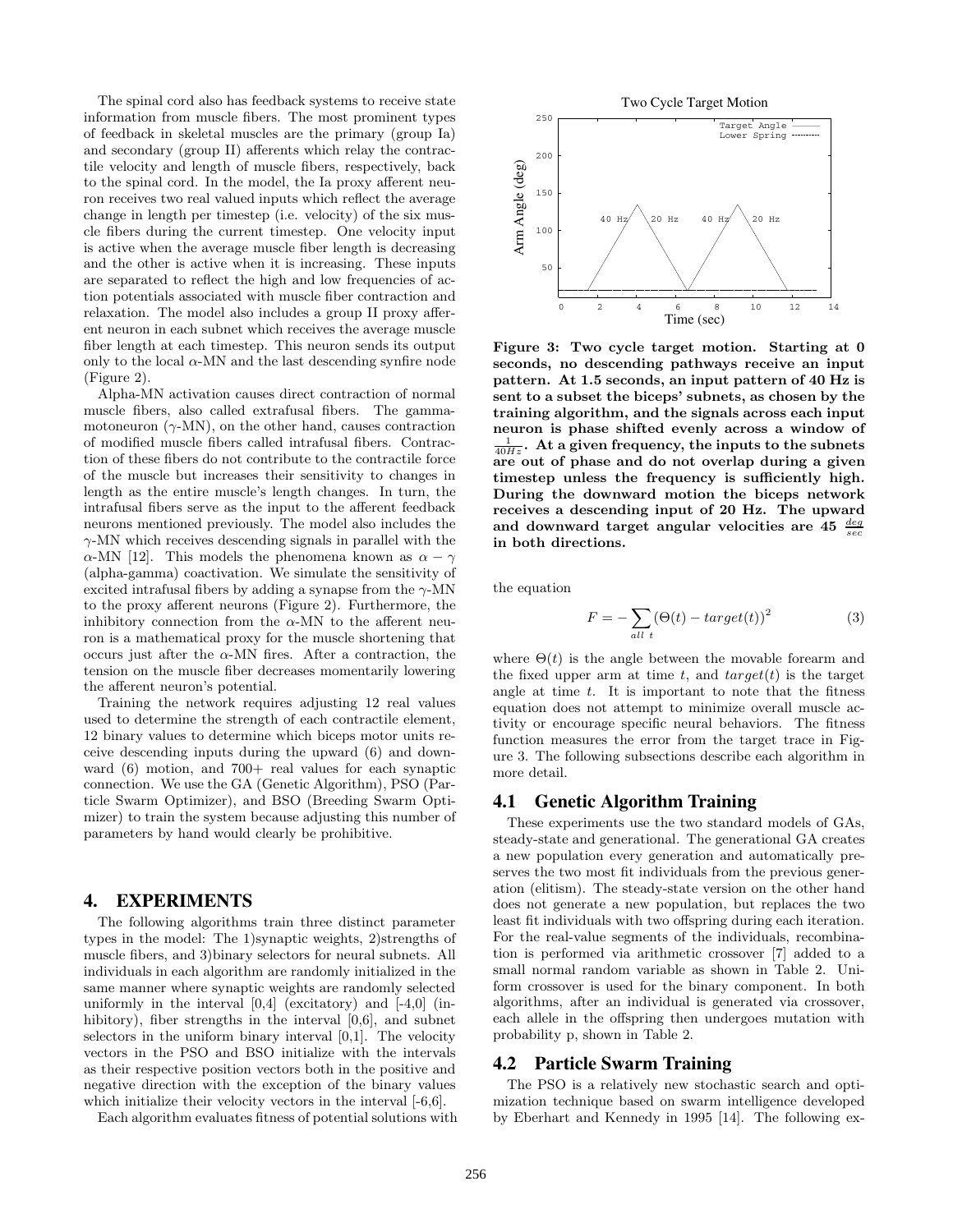| Parameter                  | GА                          | PSO                   | BSO                   |  |
|----------------------------|-----------------------------|-----------------------|-----------------------|--|
| Trials                     | 35                          | $35\,$                | $35\,$                |  |
| <b>Fitness Evaluations</b> | 150k<br>150k                |                       | 150k                  |  |
| Population Size            | 30                          | 30                    | 30                    |  |
| Selection Type             | N/A<br>Tournament           |                       | Tournament            |  |
| Tournament Size            | 2                           | N/A                   | $\overline{2}$        |  |
| Crossover Probability      | 1.0                         | N/A                   | N/A                   |  |
| Crossover Type (reals)     | Arithmetic + $N(0,0.2)$ [7] | N/A                   | <b>VPAC</b> [20]      |  |
| Crossover Type (bits)      | Uniform                     | N/A                   | Uniform               |  |
| Mutation Probability       | $1/d$ imensions             | N/A                   | $1/d$ imensions       |  |
| Mutation Type (reals)      | N(0,0.2)                    | N/A                   | $N(0,1\rightarrow 0)$ |  |
| Mutation Type (bits)       | Uniform                     | N/A                   | Uniform               |  |
| Mutation Variance (reals)  | N/A                         | N/A                   | $1.0 \rightarrow 0.0$ |  |
| Social $(c_1, c_2)$        | N/A                         | 2.2                   | 2.2                   |  |
| Inertia                    | N / A                       | $0.9 \rightarrow 0.3$ | $0.9 \rightarrow 0.3$ |  |

periments employ the two main PSO types, inertia and constriction. The PSO is modeled with a population of particles where each particle knows its position and velocity in n-dimensional space. Each particle remembers the best location it has seen and also has access to the best location seen by the entire swarm. The maximum and minimum values in the GA are used as constraints for the particles' velocities but not their positions. PSO-style algorithms usually do not need artificial constraints on position values unless the problem itself requires certain constraints. The inertia PSO [20] particle velocity at timestep  $t$  is

$$
v(t) = \Omega(t-1)v(t-1) + (c_1)(r_1)(x_b(t-1)) + (c_2)(r_2)(x_{gb}(t-1))
$$
\n(4)

where  $c_1$  and  $c_2$  are social constants shown in Table 2, the vector  $x_b$  is the particle's personal best position,  $x_{ab}$  is the global best position,  $\Omega$  is the population's current inertia value, and  $r_1$  and  $r_2$  are independent uniform random variables in the interval [0,1]. The constriction PSO [5] velocity update equation is

$$
v(t) = \tau[v(t-1) + (c_1)(r_1)(x_b(t-1)) + (c_2)(r_2)(x_{gb}(t-1))]
$$
\n(5)

where  $\tau$  is the constriction coefficient derived from the equation

$$
\tau = \frac{2}{|2 - \phi - \sqrt{\phi^2 - 4\phi}|} \tag{6}
$$

where

$$
\phi = \begin{cases} c_1 + c_2, & c_1 + c_2 > 4 \\ 4.1, & \text{otherwise.} \end{cases}
$$
 (7)

In these experiments  $c_1 + c_2 = 4$ , thus  $\phi = 4.1$  and  $\tau \approx 0.73$ . For real numbers, the position vector for both PSO types is then updated as

$$
p(t) = p(t-1) + v(t)
$$
 (8)

and for the binary numbers it is updated with

$$
p(t) = \begin{cases} 1, & rand < s(v(t-1)) \\ 0, & otherwise \end{cases}
$$
 (9)

where  $rand$  is a uniform random variable in the interval  $[0,1]$ and  $s(v)$  is the sigmoid function  $s(v)=1/(1 + e^{-v})$  where v is the velocity vector [14].

## **4.3 Breeding Swarm Training**

The BSO algorithm is identical to the PSO with added steps of crossover and mutation. Crossover is implemented with Settles' VPAC (Velocity Propelled Averaged Crossover) [20]. VPAC is defined as

$$
x_{c1} = (x_{p1} + x_{p2})/2 - (\phi_1)(v_{p1})
$$
 (10)

$$
x_{c2} = (x_{p1} + x_{p2})/2 - (\phi_2)(v_{p2})
$$
 (11)

where  $\phi_1$  and  $\phi_2$  are independent uniform random variables on the interval  $[0,1]$ . Both offsprings'  $x_b$  (personal best) vector is reset,  $v_{c1} = v_{p1}$ , and  $v_{c2} = v_{p2}$  after crossover. Each allele is then mutated with a linearly decaying variance according to Table 2.

To determine the number of particles to undergo crossover, the algorithm uses a breeding ratio  $r$ . Typically, a small fixed breeding ratio is chosen and  $\textit{popsize} \cdot r$  particles are generated via VPAC crossover and mutation. The offspring particles then replace the least fit  $popsize\cdot r$  particles in the population. VPAC crossover generates offspring in pairs, so after using the breeding ratio to determine the number of offspring we round down to the nearest multiple of 2. In this implementation with a population size of 30 and  $r=0.1$ , 2 offspring are created via crossover and mutation and then inserted at each generation.

#### **4.4 Human Subjects**

In our experiments, twenty human subjects completed submaximal elbow flexion and extension to produce data for comparison with our SNMS model. Each subject was asked to stand with his upper arm held by his side and perform a biceps curl under 9 different conditions: 3 speeds  $(45 \frac{deg}{sec},$  $90 \frac{deg}{sec}$ ,  $135 \frac{deg}{sec}$ ) and 3 loads (20%, 50%, and 80% of the subject's maximum repetition weight (MRW)). Five repetitions were completed for the 20% and 50% conditions and three repetitions were completed for the 80% condition. Speed was controlled with a metronome. The order of speeds was randomized and the order of loads within a speed was randomized. Subjects were allowed to practice the speed of the movement in an unloaded condition prior to beginning testing for that speed condition. A two-minute and five-minute rest was permitted between the load and speed conditions, respectively. In this paper we present data corresponding to three human subjects at a speed of 45  $\frac{deg}{sec}$  at 20% and 50% of the subjects' MRW.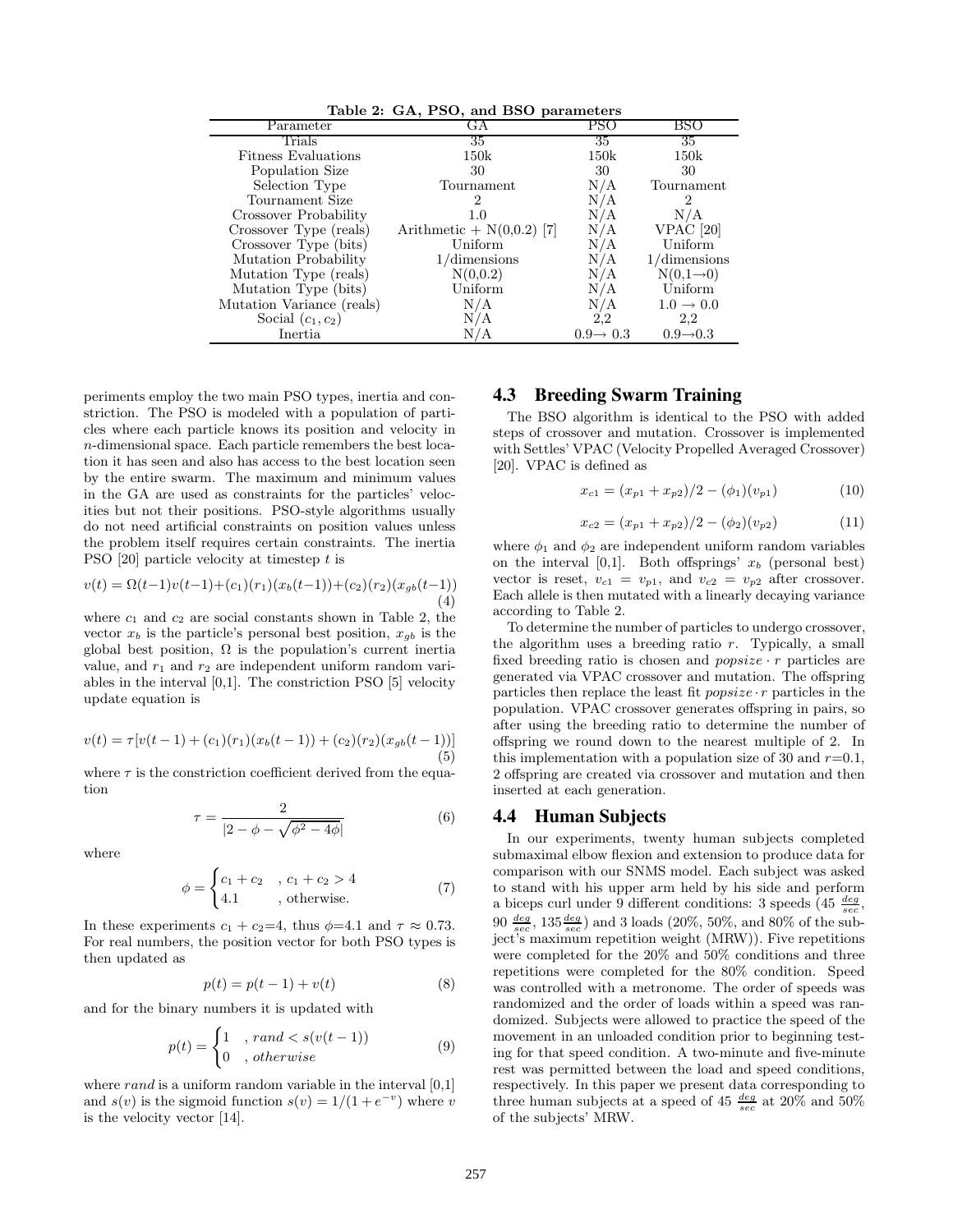

**Figure 4: This shows the average best fitness of each algorithm over 35 runs. The steady state GA mean is statistically higher than all other algorithms with p** < **0.01, however it is higher than the constriction PSO with p** < **0.10 (Student's t-test). The means of the BSO with inertia and constriction are marginally** higher than their PSO counterparts with  $p = 0.065$ **and p = 0.013, respectively (Student's t-test).**

# **5. RESULTS**

Now we compare the relative performance of each algorithm and examine the distribution of best fitness values at the end of each algorithm run. We also examine the behavior of individually trained systems and compare this with electromyogram (EMG) data recorded from the human subjects. EMGs reflect the amount of overall muscle activity by measuring the excitation of a muscle.

#### **5.1 Fitness**

Figure 4 shows the average best fitness of each algorithm averaged over 35 trials over 150,000 fitness evaluations. On average, the steady state GA yields the highest fit solutions at the end of training followed closely by the inertia BSO. Figure 5 and Table 3 show the distribution of solutions for each algorithm with respect to fitness at the end of each training run.

**Table 3: Mean, Standard Deviation of Mean, Best, and Worst Fitness of Each Algorithm at the End of Training**

| Algorithm          | Mean     | Std. Dev. | Best     | Worst     |
|--------------------|----------|-----------|----------|-----------|
| GA (Steady State)  | $-18.56$ | 4.94      | $-10.95$ | $-38.75$  |
| GA (Generational)  | $-30.48$ | 12.91     | $-15.66$ | $-75.05$  |
| PSO (Inertia)      | $-36.60$ | 28.04     | $-9.12$  | $-116.13$ |
| PSO (Constriction) | $-64.40$ | 53.17     | $-11.70$ | $-210.80$ |
| BSO(Inertia)       | $-25.59$ | 20.46     | $-5.72$  | $-88.79$  |
| BSO (Constriction) | $-46.73$ | 43.10     | $-10.01$ | $-177.16$ |

#### **5.2 Behaviors**

These results show behaviors of individually trained SNMS models and the human subjects with EMG readings. In our





**Figure 5: The distribution of the steady state and generational GAs tightly surround their respective means whereas the other algorithms have much wider distributions. The BSO algorithms appear to have slightly tighter distributions around their means than their PSO counterparts.**



**Figure 6: This shows the best fit solution generated by the steady state GA and an average fit solution. The GA's best solution binds more tightly to the target angle throughout the motion.**



**Figure 7: The BSO finds a solution which uses the afferent feedback pathways and activates the triceps even though it receives no descending input.**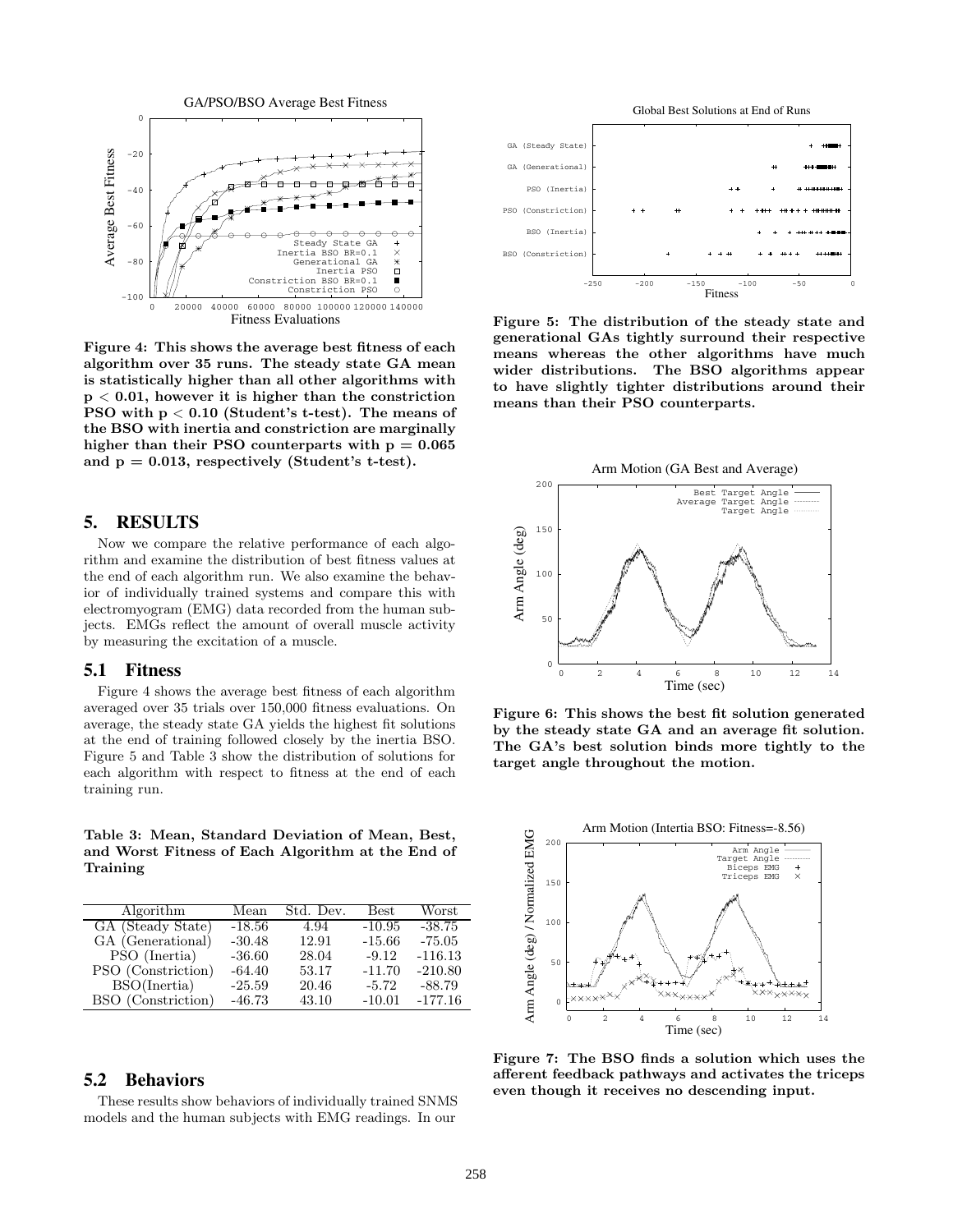

**Figure 8: This shows the anatomical movements and surface electrode EMG readings during human sub-** $\frac{1}{2}$  **j**ect 17's upward and downward motions at  $45 \frac{deg}{sec}$  at **50% of MRW.**



**Figure 9: This shows the anatomical movements and surface electrode EMG readings during human sub-** $\text{ject 1's upward and downward motions at } 45 \frac{deg}{sec} \text{ at }$ **20% of MRW.**



**Figure 10: This shows the anatomical movements and surface electrode EMG readings during human**  $\text{subject 5's upward and downward motions at } 45 \frac{deg}{sec}$ **at 50% of MRW. Note that for this subject increased triceps activity is not needed for stable motion.**

experiments we observe that each algorithm generates indistinguishable solutions for a given fitness value. Figures 6 and 7 produce similar anatomical motions and are generated by the steady state GA and the inertia BSO, respectively. Each algorithm consistently yields solutions which activate the triceps during the upward motion<sup>2</sup>. Interestingly, the triceps EMG in two human subjects (Figure 8 and 9) and the PSO solution (Figure 7) steadily increases during the upward motion. However, we hypothesize that human subject 5 has a particularly strong and toned upper body because virtually no extra triceps activity is needed to stabilize the motion (Figure 10). Many solutions also generate small amounts of muscle fiber excitation, i.e. tonic tension, in the absence of descending input also shown in Figure 7 which is also seen in human subject 17 (Figures 8) just before motion begins.

#### **6. CONCLUSIONS**

In this paper we show that GAs, PSOs, and BSOs can be used to fill in the unknown details of the SNMS model, e.g. the strengths of the individual muscle fibers and synaptic links, to integrate them all in a single model. We find that these algorithms effectively train the SNMS model to follow the target motion. On average, the steady state GA outperforms all the other algorithms and generates the most consistent results with respect to fitness. We hypothesize that the PSO based algorithms yield less consistent results because the position update equation is a function only of the velocity and not position. The velocity values for the binary component direct the particle to a particular position in binary space, but as the velocity for a given dimension approaches 0, the position alternates between 0 and 1 with equal probability (Equation 9). Since the binary values in the particle represent which subnets receive descending inputs, changing these values during algorithm convergence will likely result in large changes in fitness which may make it difficult for the PSO based algorithms to generate more consistent solutions.

Nevertheless, these algorithms generate fundamental biological behaviors in the SNMS model that are not directly trained. In biology, during contraction of the biceps, the triceps usually becomes active to stabilize motion (Figure 8) which is observed in the model (Figure 7). It is important to note that the triceps motor units do not receiving descending signals in the simulation, and thus could remain inactive. However, the algorithms tend to utilize the triceps via the afferent pathways to generate solutions that satisfy the target motion. This suggests that the afferent feedback components are sufficient to generate the same behaviors they are responsible for in biology.

The algorithms also tend to train the feedback pathways in the model to produce small amounts of muscle fiber excitation, i.e. tonic tension, in the absence of descending input (Figure 7). In biology, the spinal cord's stretch reflex mediated by the afferent pathways maintains this tension which plays a key role in maintaining balance and posture. In the simulation, it facilitates rapid muscle fiber responses at the initiation of the upward motion which is consistent with the function of the stretch reflex and other related reflexes [12].

<sup>2</sup>EMG data from the simulation is taken from a variable in the Hill model which corresponds to the voltage across the neuromuscular endplate. Surface electrodes approximate this voltage on a larger scale.